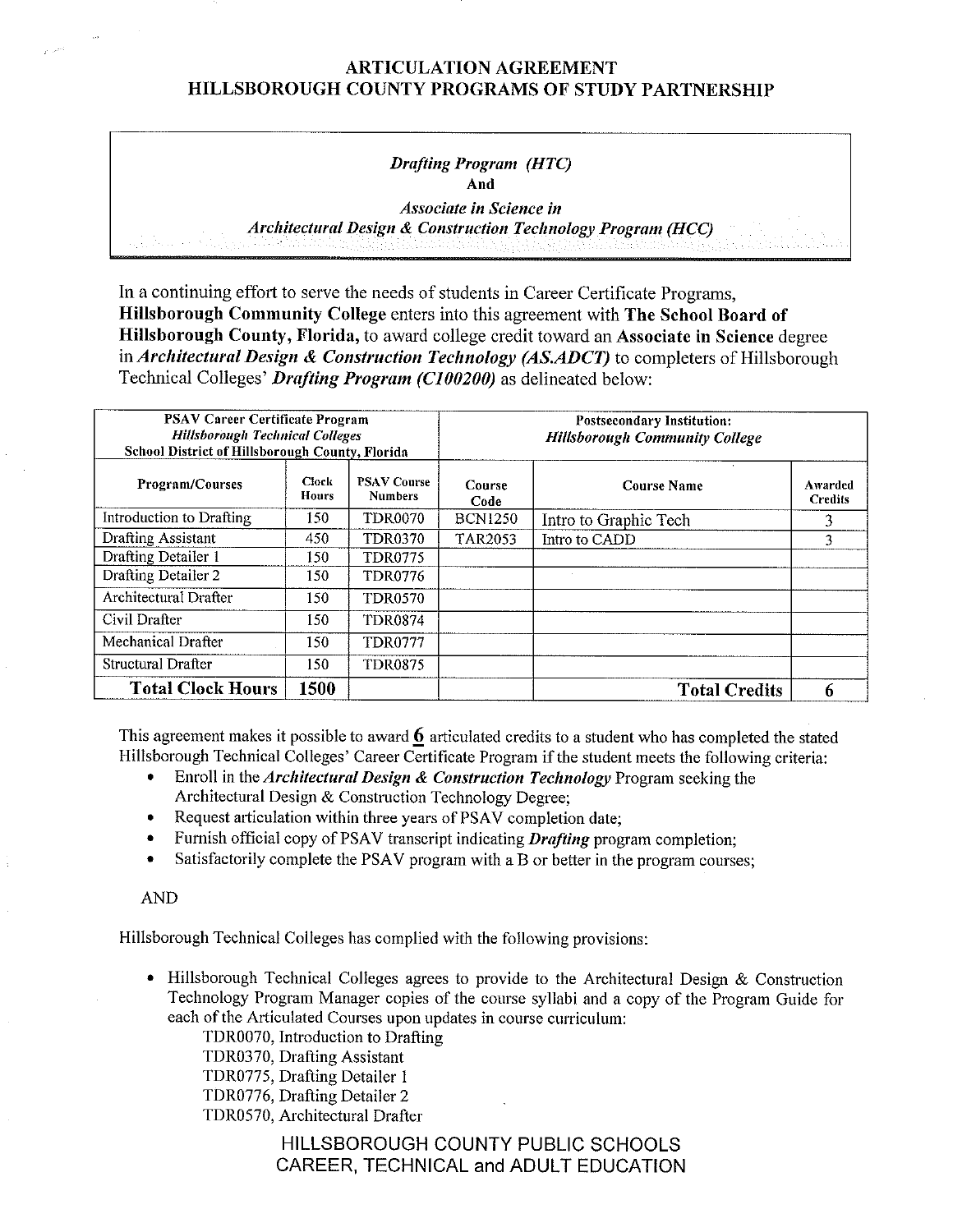TDR0874, Civil Drafter TDR0777, Mechanical Drafter TDR0875, Structural Drafter

- Hillsborough Technical Colleges agree to meet the teaching objectives for each of the credited courses that Hillsborough Community College does for: BCN1250, Introduction to Graphic Tech
	- TAR2053, Introduction to CADD
- Hillsborough Technical Colleges agree to use the following textbooks for the Articulated Courses and not to change textbooks without the prior written permission of the Architectural Design & Construction Technology Program Manager:

Technical Drawing for Engineering Communication, 7<sup>th</sup> ed., 9781285173016 Architectural Drafting and Design,  $7<sup>th</sup>$  ed., 9781285165738 ASCENT Revit Architecture Fundamentals 2017, AS-RARl 701-FNDlL ASCENT AutoCAD 3D, AS-Al33D-10-KT ASCENT Revit Structure Fundamentals, AS-RST1701 -FND1IM-KT

The articulating agency will annually review the contents of the curriculum and the qualifications of teachers employed by Hillsborough County Public Schools. The purpose ofthe review is to verify that competencies are being taught and are equivalent to the postsecondary institution's course(s) which has been designated as equivalent and for which college credit is being offered.

This articulation agreement for the 6 credit(s) toward the *Hillsborough Community College Architectural Design* & *Construction Technology Degree* is effective upon final signature of both institutions' representatives, and will be reviewed five years from this date. This agreement may be terminated by either party upon 60 days written notice.

Signatures below indicate endorsement and attestation of this agreement.

I hereby endorse the above articulation agreements

By By WYGAD CLOVED UNITY RELATED BETTY VIA CHANGER<br>Date: 57 38 14<br>Date: Date: 06 1 5 2019

eby attest the above articulation agreement:<br>Dr. Kenneth Atwater, President By:  $By:$ 

Richard Senker, NP of Academic Affai<br>Date: 7/22/19

APPROVED AS TO FORM & LEGALITY HILLSBOROUGH COUNTY PUBLIC SCHOOLS CAREER, TECHNICAL and ADULT EDUCATION GENERAL COUNSEL **(COUNSEL )** 

**Hillsborough Community College The School Board of Hillsborough County, Florida** 

**By:** . ~• . **Bi-,-+~---***@i~* 

Betty Viamontes, Chair, Board of Trustees School Board Chaip, MARA SHAMBURGER

J **6#J**  elf Eule

By: The hand Senker, NP of Academic Affairs Date: 0CT 1 5 2019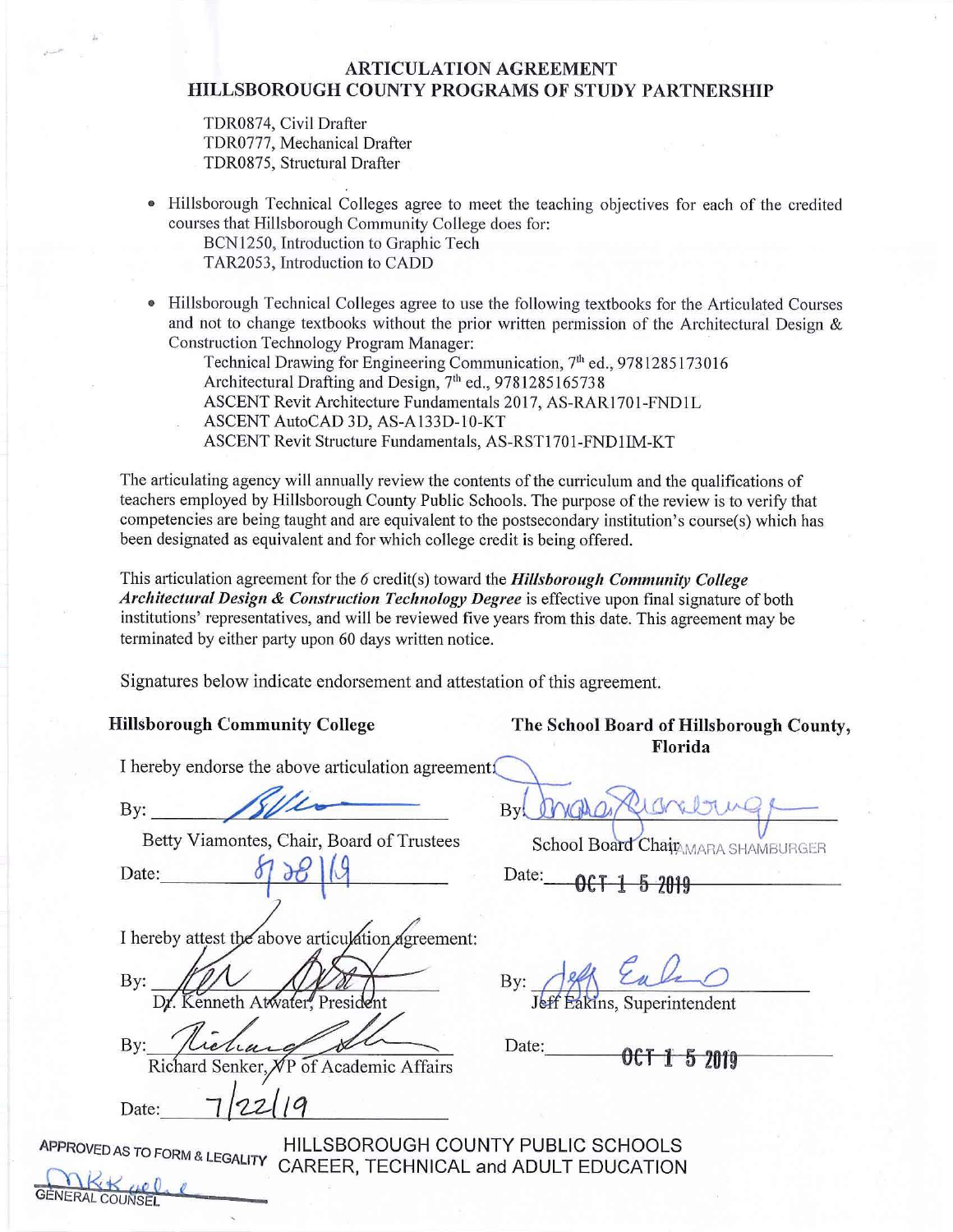# **DOCUMENTATION OF INTITAL APPROVAL OF ARTICULATION AGREEMENT Pending School Board Approval**

X Associate in Science

\_\_College Credit Certificate

\_\_\_\_\_College Credit Certificate<br>\_\_\_\_\_Advanced Technical Diploma

\_\_ Other: Specify\_\_\_\_\_\_\_\_\_\_\_\_\_\_\_\_\_\_\_\_\_\_

The attached Articulation Agreement Documentation references the following **Hillsborough Community College** program/certificate/diploma:

# **Architectural Design** & **Construction Technology For the A.S. Architectural Design** & **Construction Technology Degree (AS.ADCT)**

Articulation will be with:

# **The School Board of Hillsborough County, Florida (Hillsborough Technical Colleges) PSAV**

# **Drafting (C100200)**

| <b>Secondary LEA:</b><br>School District of Hillsborough County, Florida |                       |                                         |                    | <b>Post-Secondary Institution:</b><br><b>Hillsborough Community College</b> |                           |  |  |
|--------------------------------------------------------------------------|-----------------------|-----------------------------------------|--------------------|-----------------------------------------------------------------------------|---------------------------|--|--|
| Program/Courses                                                          | Clock<br><b>Hours</b> | <b>PSAV</b><br>Course<br><b>Numbers</b> | Course<br>Code     | <b>Course Name</b>                                                          | Awarded<br><b>Credits</b> |  |  |
| Introduction to Drafting                                                 | 150                   | <b>TDR0070</b>                          | <b>BCN</b><br>1250 | Intro to Graphic Tech                                                       | 3                         |  |  |
| <b>Drafting Assistant</b>                                                | 450                   | <b>TDR0370</b>                          | <b>TAR</b><br>2053 | Intro to CADD                                                               | 3                         |  |  |
| Drafting Detailer 1                                                      | 150                   | <b>TDR0775</b>                          |                    |                                                                             |                           |  |  |
| Drafting Detailer 2                                                      | 150                   | TDR0776                                 |                    |                                                                             |                           |  |  |
| <b>Architectural Drafter</b>                                             | 150                   | <b>TDR0570</b>                          |                    |                                                                             |                           |  |  |
| Civil Drafter                                                            | 150                   | TDR0874                                 |                    |                                                                             |                           |  |  |
| Mechanical Drafter                                                       | 150.                  | <b>TDR0777</b>                          |                    |                                                                             |                           |  |  |
| Structural Drafter                                                       | 150                   | <b>TDR0875</b>                          |                    |                                                                             |                           |  |  |
| <b>Total Clock Hours</b>                                                 | 1500                  |                                         |                    | <b>Total credits</b>                                                        |                           |  |  |

# **Documentation of coursework:**

Identify the types of documentation examined to determine that the articulated courses represent coursework and learning outcomes that are consistent with the degree, certificate, or diploma being articulated and that the content is comparable and appropriate college-level work:

- *2S* Curriculum frameworks
- *2S* Program Guide

*2S* Course Syllabi

 $\overline{X}$  Other: Textbooks used in PSAV Program (see attached)

HILLSBOROUGH COUNTY PUBLIC SCHOOLS CAREER AND TECHNICAL EDUCATION